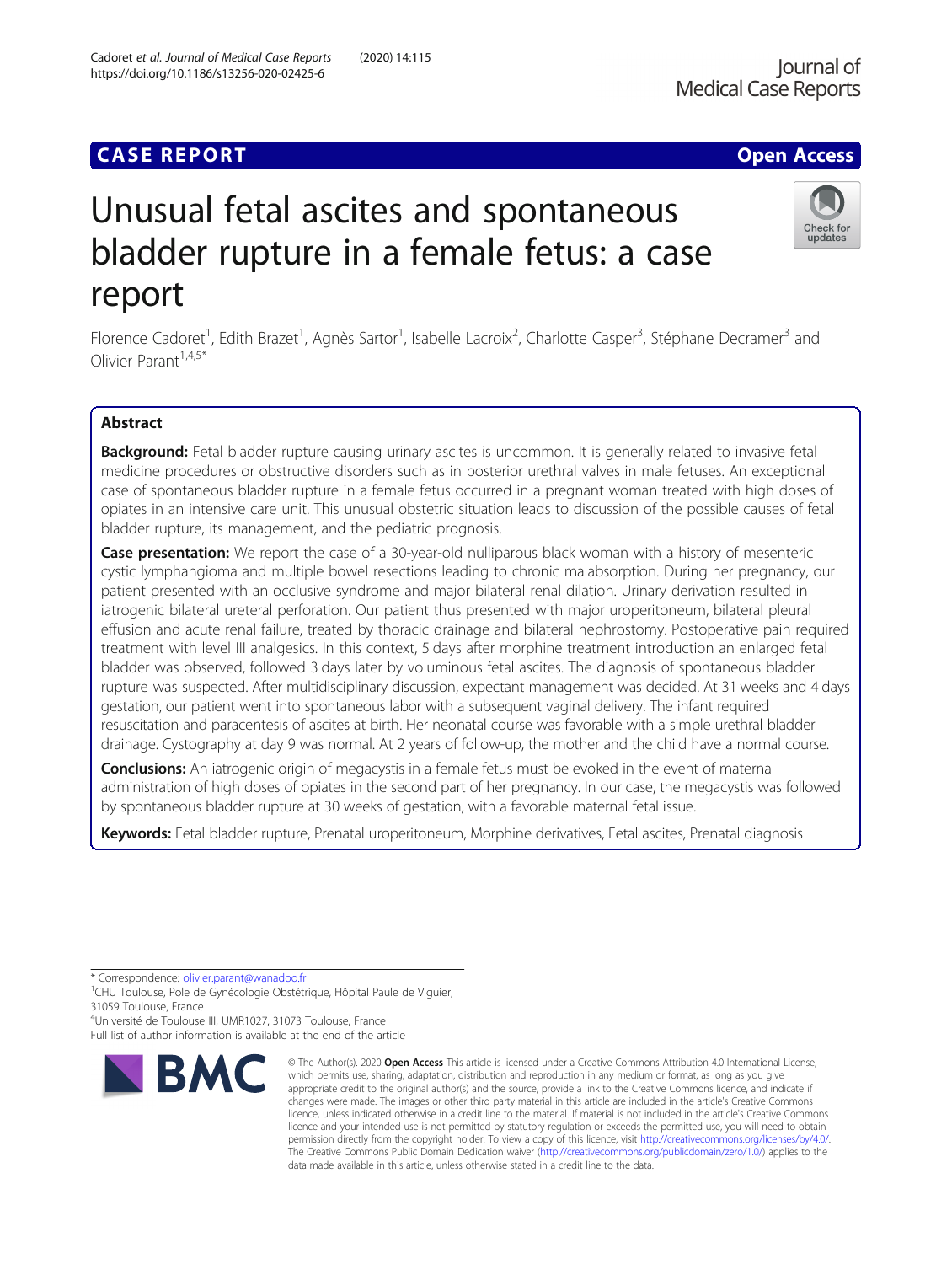# Introduction

Fetal bladder rupture resulting in urinary ascites is a rare occurrence. It is most often linked to invasive fetal medicine procedures or obstructive pathologies, such as in posterior urethral valves in male fetuses [\[1](#page-4-0)]. We report an exceptional case of spontaneous bladder rupture in a female fetus at 30 weeks of gestation (WG) in a patient hospitalized in the intensive care unit (ICU) for iatrogenic uroperitoneum. This isolated obstetric case opens up the discussion to possible etiologies of fetal bladder rupture, management methods and the pediatric prognosis.

### Case presentation

We report the case of a 30-year-old nulliparous black woman with a history of primary mesenteric cystic lymphangioma requiring multiple bowel resections in childhood. This history was responsible for chronic malabsorption resulting from short bowel syndrome, for which our patient received long-term monthly supplemental parenteral nutrition. She weighed 41 kg for 1.57 m at the beginning of pregnancy (a body mass index [BMI] of 16.6).

Her first trimester of pregnancy followed a normal course and combined aneuploidy screening did not identify increased risk (combined risk 1/10,000). A control ultrasound at 22 WG showed a eutrophic female fetus with no observable morphological abnormalities (particularly of the urinary tract and abdomen) or excess amniotic fluid.

At 26 WG, our patient presented with mild to moderate bowel occlusion on computed tomography (CT) scan. Medical treatment involving nasogastric intubation and parenteral nutrition supplementation provided rapid though transient clinical improvement. After multidisciplinary consultation, it was decided to maintain exclusive parenteral nutrition until the end of the pregnancy due to signs of recurrent occlusion at 28 WG.

At 29 WG, our patient was hospitalized for bilateral lumbar pain. A renal ultrasound revealed dilatation of the bilateral pyelocaliceal cavities (27 mm on the right, 30 mm on the left) attributed to compression by the gravid uterus. Given the persistent pain and a slight rise in serum creatinine (63 to 84 micromol/L), an internal ureteral bypass with double J stents was rapidly performed. The procedure proved to be difficult due to ureteral siphons hindering the insertion of the stents and resulted in accidental bilateral ureteral perforation. Postoperative pain required the use of level III analgesics: oral morphine: immediate release oxycodone 5 mg 4 times a day and nefopam 120 mg continuous intravenous daily.

At 29 weeks and 4 days gestation, our patient was transferred to an ICU near the level 3 maternity ward. A CT scan revealed significant uroperitoneum and bilateral pleural effusion. Worsening of respiratory manifestations and onset of acute renal impairment (serum creatinine 180 micromol/L, potassium 5.2 mmol/L) required thoracic drainage (1900 mL) and bilateral nephrostomies. Our patient's nephrological and respiratory condition rapidly improved.

During her ICU stay, our patient presented painful uterine contractions, for which she received tocolytic treatment with atosiban. For the persistent low back pain, morphine was continued intravenously at a mean dose of 50 mg of oxynorm per day (patient-controlled analgesia). Antenatal corticosteroid therapy was given. The fetal heart rate (FHR) was normal.

On ultrasound, the fetus was eutrophic (estimated fetal weight [EFW]: 1250 g at 29 weeks and 3 days), in cephalic presentation, with a moderate excess of amniotic fluid (cisterna magna 112 mm) and increased bladder volume. At 29 weeks and 5 days gestation, 5 days after parenteral introduction of high-dose opioids, fetal megacystis increased  $(50 \text{ mm} \times 52 \text{ mm})$  and was associated with pyelocaliceal dilatation (Fig. [1\)](#page-2-0).

Three days later, an ultrasound revealed voluminous fetal ascites and a small bladder with thickened walls (3 mm) (Fig. [2\)](#page-2-0). The fetal kidneys were morphologically normal. No anasarca or sign of fetal anemia (normal middle cerebral artery peak systolic velocity) was evident and the amniotic fluid index was normal. Possible spontaneous bladder rupture with urinary peritonitis was suggested. In the absence of a clear cause, the morphine derivatives administered to the mother, for 8 days (from 29 to  $30 + 1$ ) WG), were suggested as a contributing factor to the fetal megacystis.

After multidisciplinary discussion (pediatric surgeon, pediatric nephrologist, and obstetrician), anticipatory management was decided. Urgent extraction or draining of antenatal ascites were not performed because fetal hemodynamics were satisfactory. Our patient was closely monitored with three fetal heart rate (FHR) recordings per day and two ultrasounds per week. The maternal and fetal condition remained stable for 9 days (from 30 weeks and 1 day to 31 weeks and 3 days) and the fetal bladder remained unchanged throughout the monitoring.

At 31 weeks and 4 days gestation, our patient went into labor spontaneously and received epidural anesthesia. Labor was rapid and marked by moderate FHR abnormalities. Our patient gave birth vaginally to a girl weighing 1700 g, presenting moderate ischemic anoxia with Apgar scores at 1/1/10 and umbilical cord pH 7.19 (artery) and 7.27 (vein). Neonatal intensive care included mask ventilation followed by orotracheal intubation and external cardiac massage. Paracentesis of ascites (300 mL citrinic fluid) was carried out at 8 minutes. The infant was then transferred to the ICU. Her respiratory state required tracheal instillation of surfactant with a favorable respiratory outcome. Her hemodynamic condition was stable. No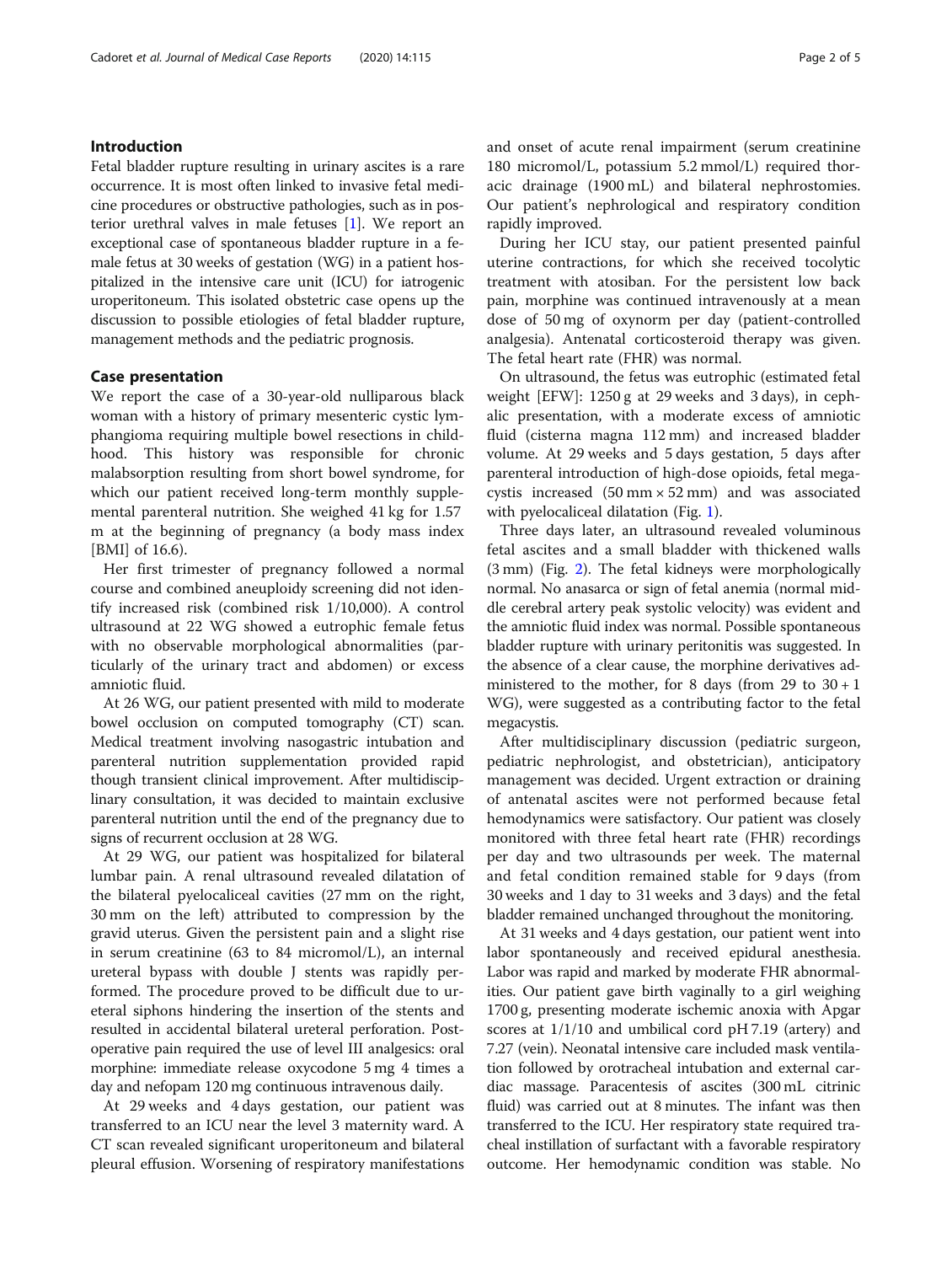<span id="page-2-0"></span>

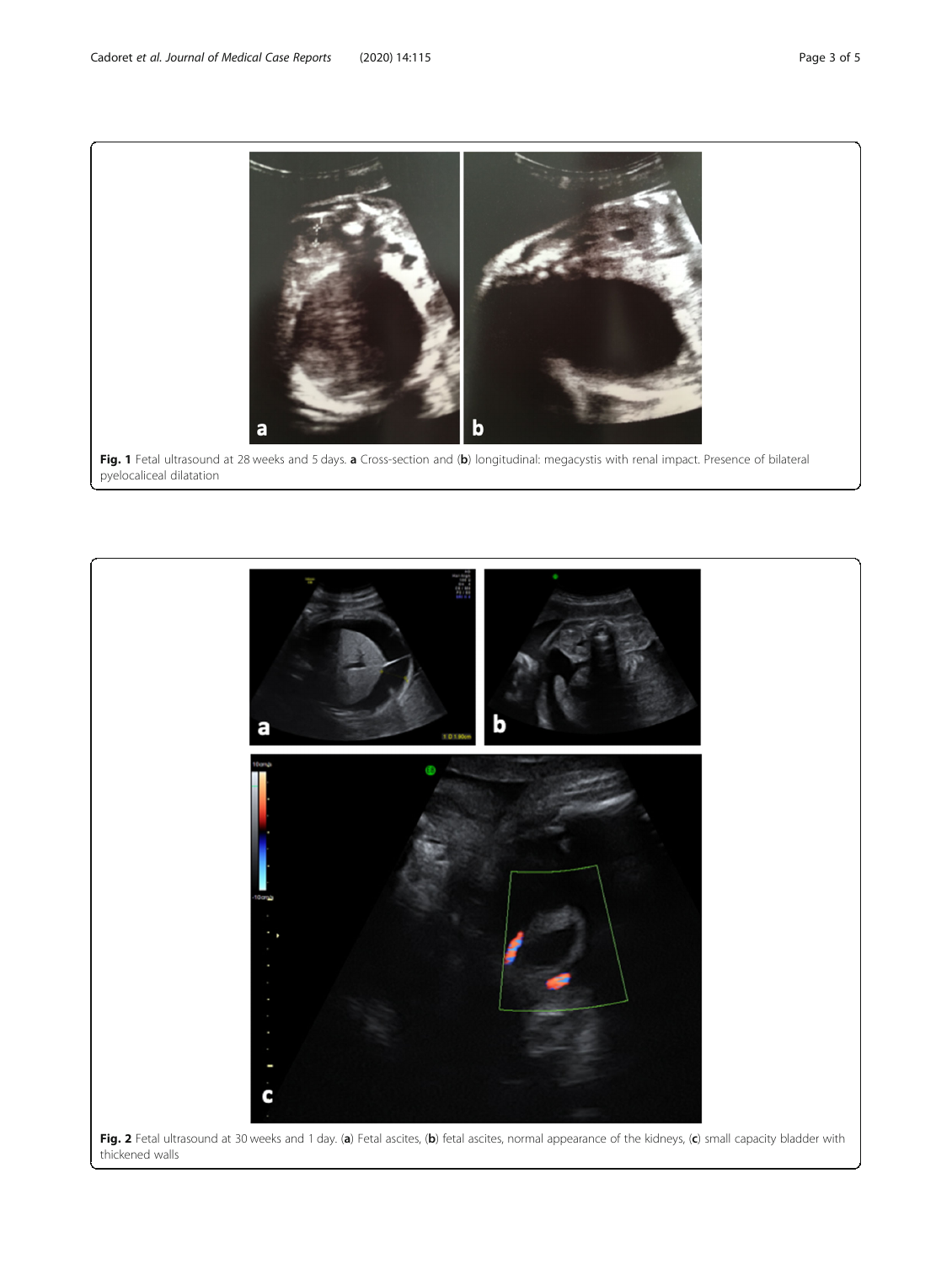definite neonatal infection was identified, and intravenous antibiotic treatment was maintained for 8 days with cefotaxim based on the notion of peripheral ampicillinresistant Escherichia coli carriage. Enteral feeding was initiated on the first day with the mother's milk and then with specific infant formula for preterm neonates, followed by central line parenteral nutrition for 15 days. Transfontanellar cranial ultrasounds showed a grade 1 intraventricular hemorrhage with no parenchymal lesion.

Ascites drained at birth showed a biochemical profile similar to plasma, in favor of uroperitoneum. No metabolic disorder was found except for a plasma creatinine level at 79 μl/L on day 1 which quickly normalized within the first week of life. A urinary catheter was inserted following delivery. The abdominal ultrasounds performed on day 1 and day 6 were normal with a normal bladder wall. Cystography was normal on day 9 and the bladder catheter was removed. Ascites did not recur. The infant's course was favorable without complications during hospitalization.

Regular pediatric monitoring was performed after discharge and showed a strictly normal outcome at last follow-up at 2 years of age (adjusted). The mother has been regularly monitored and has presented no complication. From a medical standpoint, a new pregnancy is not recommended.

# **Discussion**

The main causes of megacystis in a female fetus are related to an obstruction or stenosis of the lower urinary tract, bladder diverticula obstructing the bladder outlet, a neuropathy or a myopathy [[2\]](#page-4-0). However, often no cause can be found. In the male fetus, the most common cause is posterior urethral valves. In our case, a possible iatrogenic origin linked to maternal repeated opiates administration (morphine, oxycodone, nefopam) during eight consecutive days was suggested. It may be assumed that the exposed fetus developed in utero megacystis, followed by spontaneous rupture, subsequent to the administration of morphine to her mother. The chronology of this pharmacologically plausible, potential undesirable effect is compatible. This clinical case has been comprehensively studied by the regional pharmacovigilance center of the university hospital. The intrinsic imputability of the onset of urinary complications to morphine and its derivatives was classified as I2 (on a scale ranging from I0 "excluded" to I4 "very likely"). The case has been entered in the national pharmacovigilance database.

Opiates may cause urinary retention by direct action on the bladder and by central inhibitory action on micturition [[3\]](#page-4-0). In addition, these effects may be increased because of the immaturity of muscle and interstitial tissue.

There have been previously published cases of significant urinary dilatation leading to bladder rupture with uroperitoneum. A similar case of megacystis with bladder rupture was reported in a fetus whose mother was treated with midazolam and morphine between 32 and 33 WG. Rupture of the bladder associated with abundant uroperitoneum was observed at 34 WG during an ultrasound for decreased active fetal movements. The infant was delivered by cesarean section with a favorable pediatric outcome after 1 month of urinary drainage [\[4](#page-4-0)]. In addition, Bengtsson reported two cases of bladder distension with hydronephrosis in preterm neonates who received morphine [\[3](#page-4-0)].

In the case we report, the normal cystography on day 1 of life did not exclude this diagnosis since the bladder rupture would have taken place approximately 9 days before birth. In addition, the biochemical composition of the ascitic fluid and absence of recurrence support this hypothesis [[5\]](#page-4-0).

Fetal uroperitoneum has a biochemical composition similar to plasma, where the peritoneum acts as a filter [[6\]](#page-4-0), and it is not toxic to the peritoneum or bowel loops. The impact of fetal uroperitoneum is difficult to assess in terms of pain. The severity of fetal manifestations is more often related to chronic diaphragmatic compression resulting in pulmonary hypoplasia whose neonatal impact is difficult to predict [\[7](#page-4-0)].

There are no recommendations as to antenatal management of suspected uroperitoneum. Several therapeutic options are available to obstetric teams: fetal extraction in the short term, installation of a bypass system (peritoneal-amniotic shunt), or expectant management. The main risk linked to in utero insertion of a ureteral bypass system is preterm delivery, which is more often the result of premature rupture of the membranes (risk 5–7%). There are no current data related to peritoneal-amniotic shunt because it is extremely rare. However, the incidence of premature rupture of membranes is probably similar to that observed in vesicoamniotic shunts [\[6,](#page-4-0) [8\]](#page-4-0). Other complications have also been reported, such as displacement of the bypass system, oligoamnios or hydramnios, sepsis and laparoschisis [\[6](#page-4-0)]. Dysfunctions or complications from a ureteral bypass system range between 45% and 60%  $[8]$  $[8]$ . The benefit/risk ratio must be carefully considered before resorting to this type of therapy.

The therapeutic choice must be guided by gestational age, volume of uroperitoneum and its impact (particularly hemodynamic), maternal condition, and the couple's wishes. In our case, due to the high degree of prematurity (uroperitoneum discovered at 30 WG) and absence of major impact on the fetus, after the couple had been fully informed a wait-and-see attitude seemed to be the most appropriate solution.